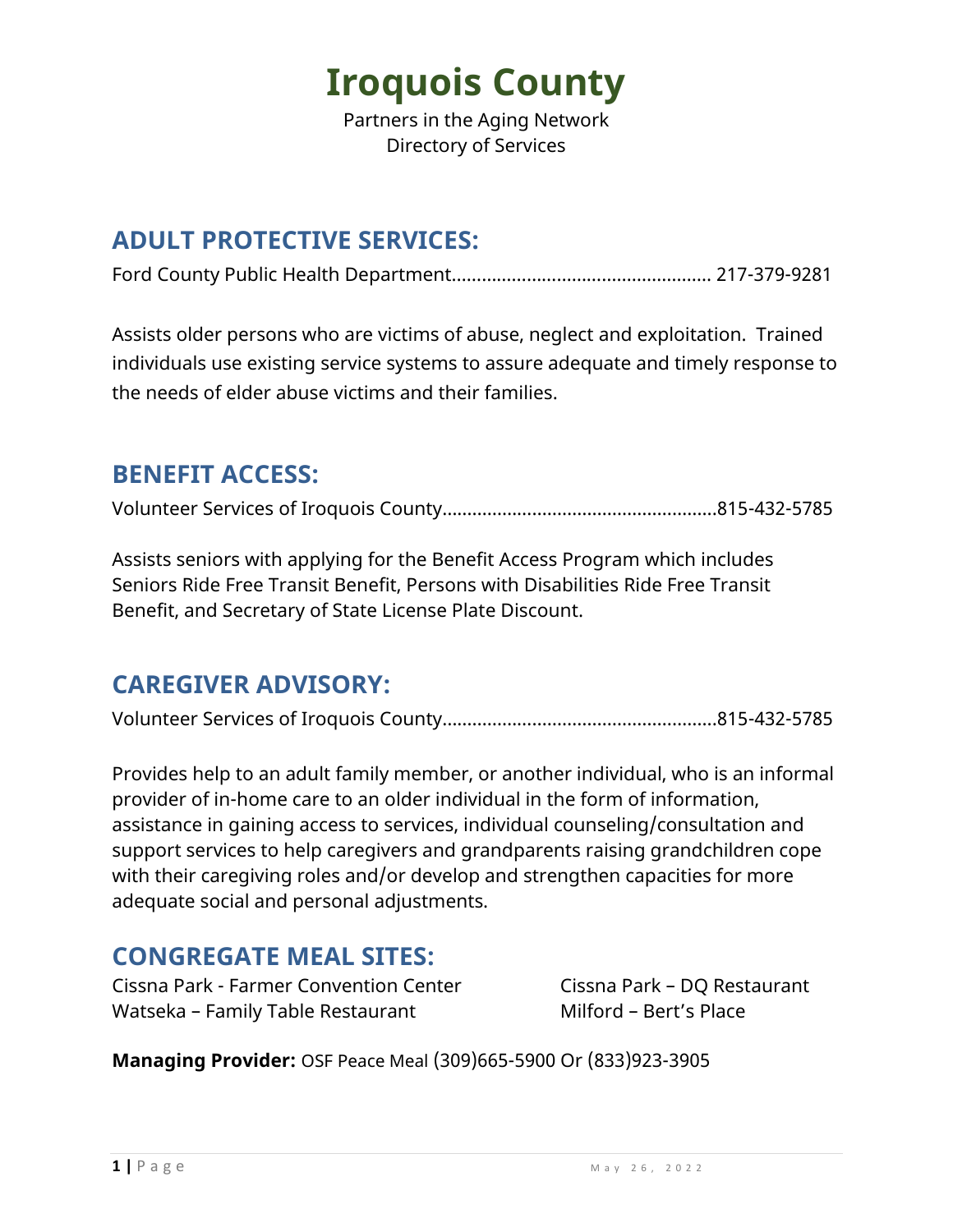Partners in the Aging Network Directory of Services

Nutritious meals served at familiar locations, such as senior centers, to promote health and reduce isolation.

### **COMPREHENSIVE CARE COORDINATION (CCU):**

Volunteer Services of Iroquois County……………………………………….……...815-432-5785

If you are in need of services, a Case Manager will come to your home and talk with you and your family about your needs and what services are available to meet those needs. An older person in need of services would first meet with a case manager to discuss what kinds of activities he or she can do on their own, as well as those that would require help. The case manager can then identify services that could help the client continue living in their own home. For instance, an individual may need home-delivered meals or transportation to doctor appointments, help with medications, household chores or bathing. The case manager can help arrange these services in a "package" so that the older person can continue to live independently. The case manager is key to developing a plan of care and linking with other agencies that actually provide the care. Designed to help the older person stay in their home as long as possible.

#### **DISABILITY SERVICES:**

\*Not an ECIAAA Funded Service

OPTIONS Center for Independent Living…………………………………………….815-432-1332

Provides assistance to persons with disabilities. Centers for Independent Living are community-based, non-residential non-profit organizations by and for persons with disabilities, that help people with disabilities achieve maximum independence in work, school, housing and every other part of life.

#### **Home Delivered Meals:**

Peace Meal……………………………………………………………….309-665-5900 Or 833-923-3905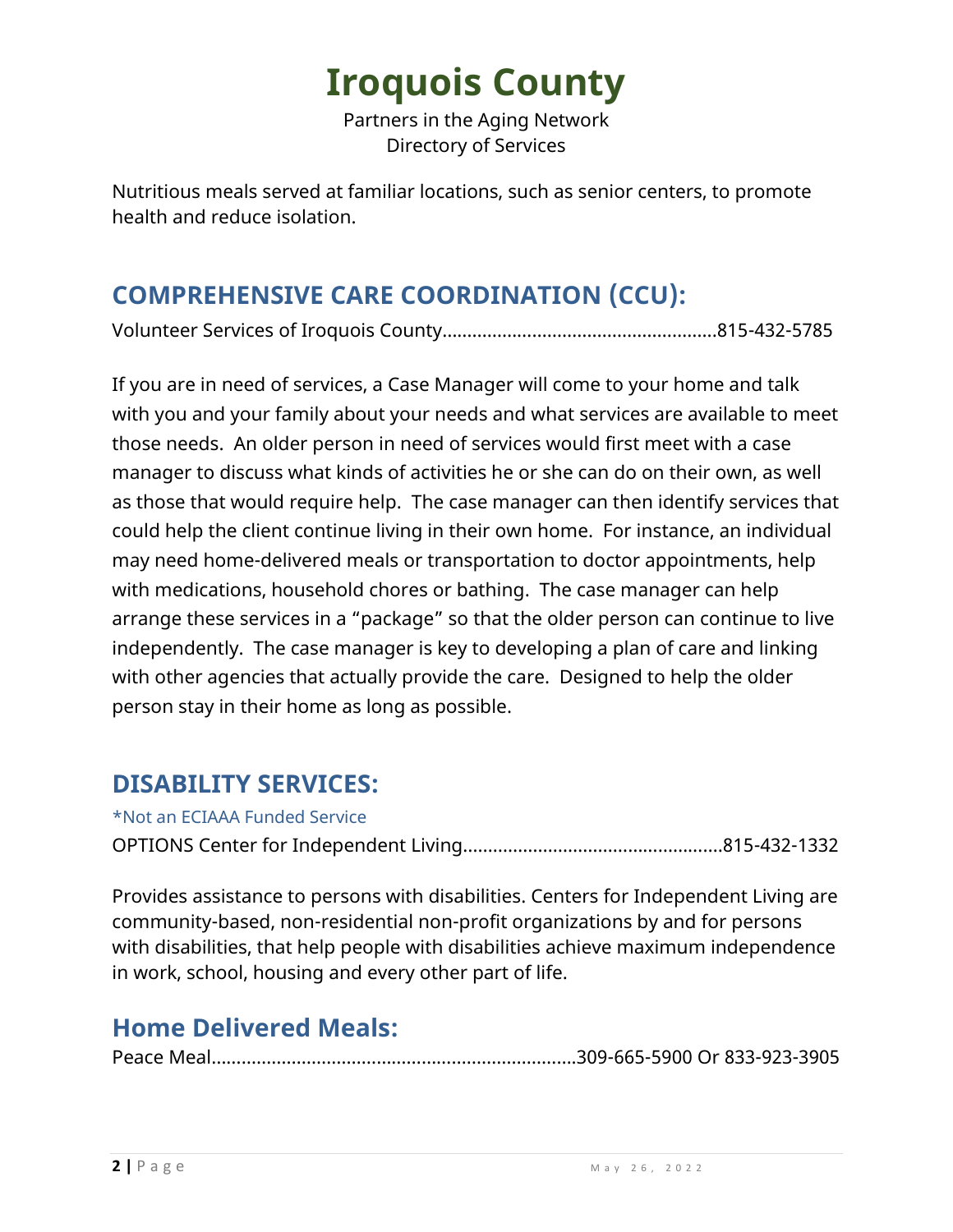Partners in the Aging Network Directory of Services

Nutritious meals provided to older persons who are home-bound because of illness, physical or mental impairment or otherwise isolated.

#### **LEGAL SERVICES:**

Prairie State Legal Services ………………………………815-935-2750 Or 1-800-346-2864

Advocates for and provides assistance with basic civil needs of an older person. Assistance can be provided to help in cases of elder abuse and neglect, financial exploitation, consumer fraud, landlord/tenant relationships and public benefit programs. Criminal, real estate and damage award cases cannot be handled by legal assistance.

#### **LONG-TERM CARE OMBUDSMAN:**

East Central Illinois Area Agency on Aging……….……...309-829-2065 Or 800-888-4456 **Jenelle Bruckner ext. 1215**

Designed to protect the rights and needs of older persons living in a long term care facility (nursing home). The Ombudsman receives, investigates and resolves complaints while protecting the resident's privacy.

#### **RESPITE SERVICES:**

Iroquois County Public Health Department …….……………….……………….815-432-2483

Provides temporary, substitute care or supervision of a functionally impaired person. Allows the primary caregiver time away to complete other tasks without disruption of the care of the individual.

### **SENIOR INFORMATION SERVICES/COORDINATED POINT OF ENTRY:**

Volunteer Services of Iroquois County……………………………………….……...815-432-5785